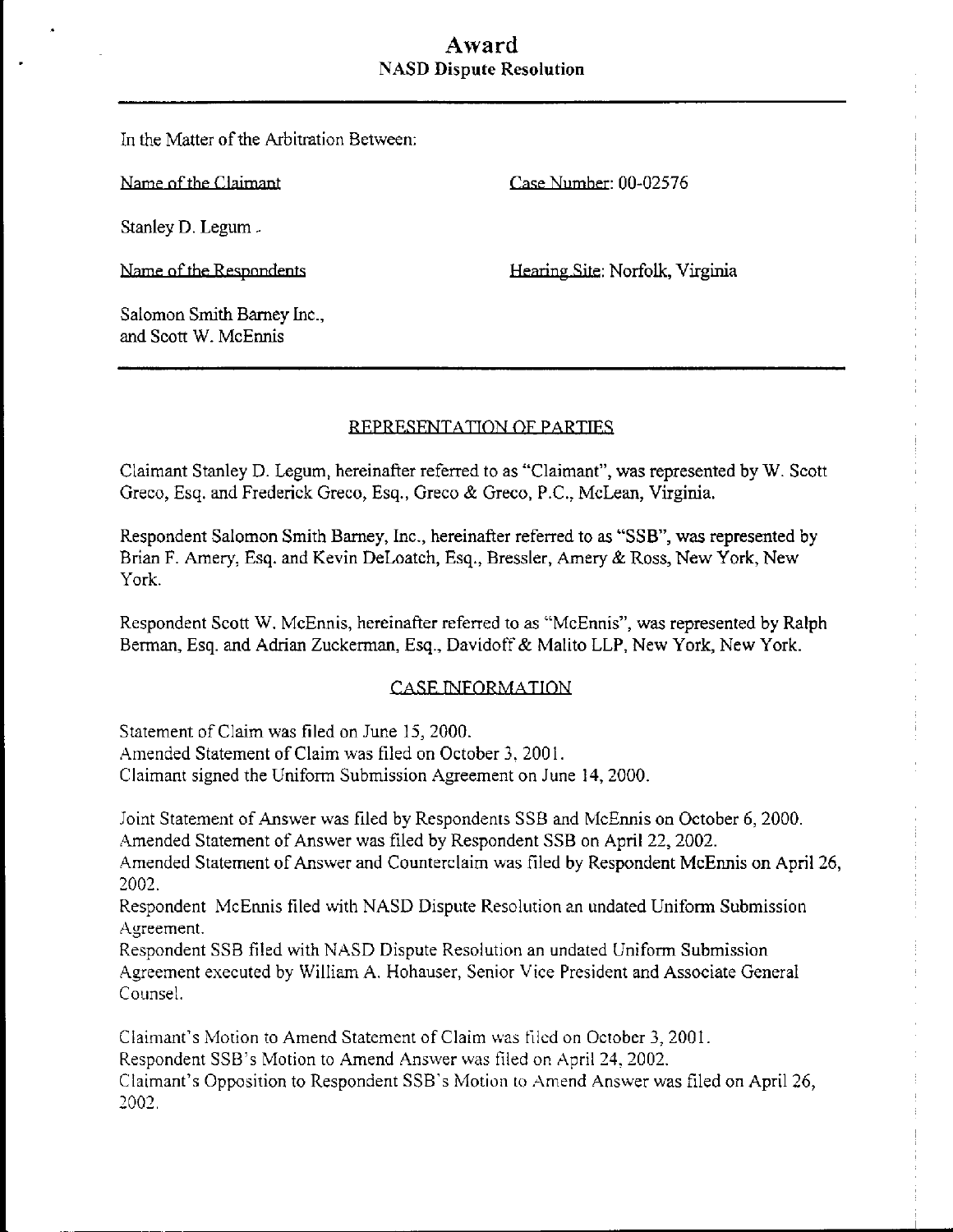Claimant's Motion for Reconsideration regarding the Panel's Order granting Respondents' leave to file Amended Answers was filed on May 16, 2002.

Respondent SSB's Motion to Dismiss was filed on May 29, 2002.

Respondent McEnnis' Motion to Dismiss was filed on May 31, 2002.

Claimant's Response to Respondents' Motions to Dismiss was filed on June 14, 2002.

Respondent SSB's Reply to Claimant's Response to Respondents' Motions to Dismiss was filed on June 17, 2002.

# CASE SUMMARY

Claimant asserted the following causes of action, among others: demand for accounting and payment of compensation due pursuant to the accounting; breach of partnership agreement; breach of contract for joint venture and/or breach of contract; breach of fiduciary duty; fraud; age discrimination; and, violation of New York Wage Law. The causes of action relate to the alleged breach of a contract to split commissions enter into between Claimant, Respondents, and a thirdparty, while Claimant was employed with Respondent SSB.

In their original joint Answer, Respondents admitted that Respondent SSB owed Claimant SI 1,400.00 from a joint commission arrangement between Claimant and Respondent McEnnis, but denied the other allegations made in the Statement of Claim.

Unless specifically admitted in his Amended Answer, Respondent McEnnis denied the allegations made in the Statement of Claim and asserted the following defenses: statute of frauds; Claimant's fraud and breach of fiduciary duty claims are in reality breach of contract claims and should be dismissed; punitive damages are not available for breach of contract claims; and, Statute of Limitations.

In his Counterclaim, Respondent McEnnis asserted a cause of action demanding an accounting of the payments made to Claimant from commissions derived from Respondent McEnnis' clients that did not relate to a client introduced to Respondent McEnnis by Claimant.

Unless specifically admitted in his Answer, Respondent SSB denied the allegations made in the Amended Statement of Claim and asserted the following defenses: statute of frauds; Claimant's fraud and breach of fiduciary duty claims are in reality breach of contract claims and should be dismissed; punitive damages are not available for breach of contract claims; Statute of Limitations; failure to exhaust statutory administrative remedies; and, New York Labor Law does not apply to Claimant's claims.

# RELIEF REQUESTED

Claimant in his Statements of Claim requested:

| Compensatory Damages    | \$5,877,999.00  |
|-------------------------|-----------------|
| <b>Punitive Damages</b> | \$18,000,000.00 |
| Interest                | unspecified     |
| Attorneys' Fees         | unspecified     |
|                         |                 |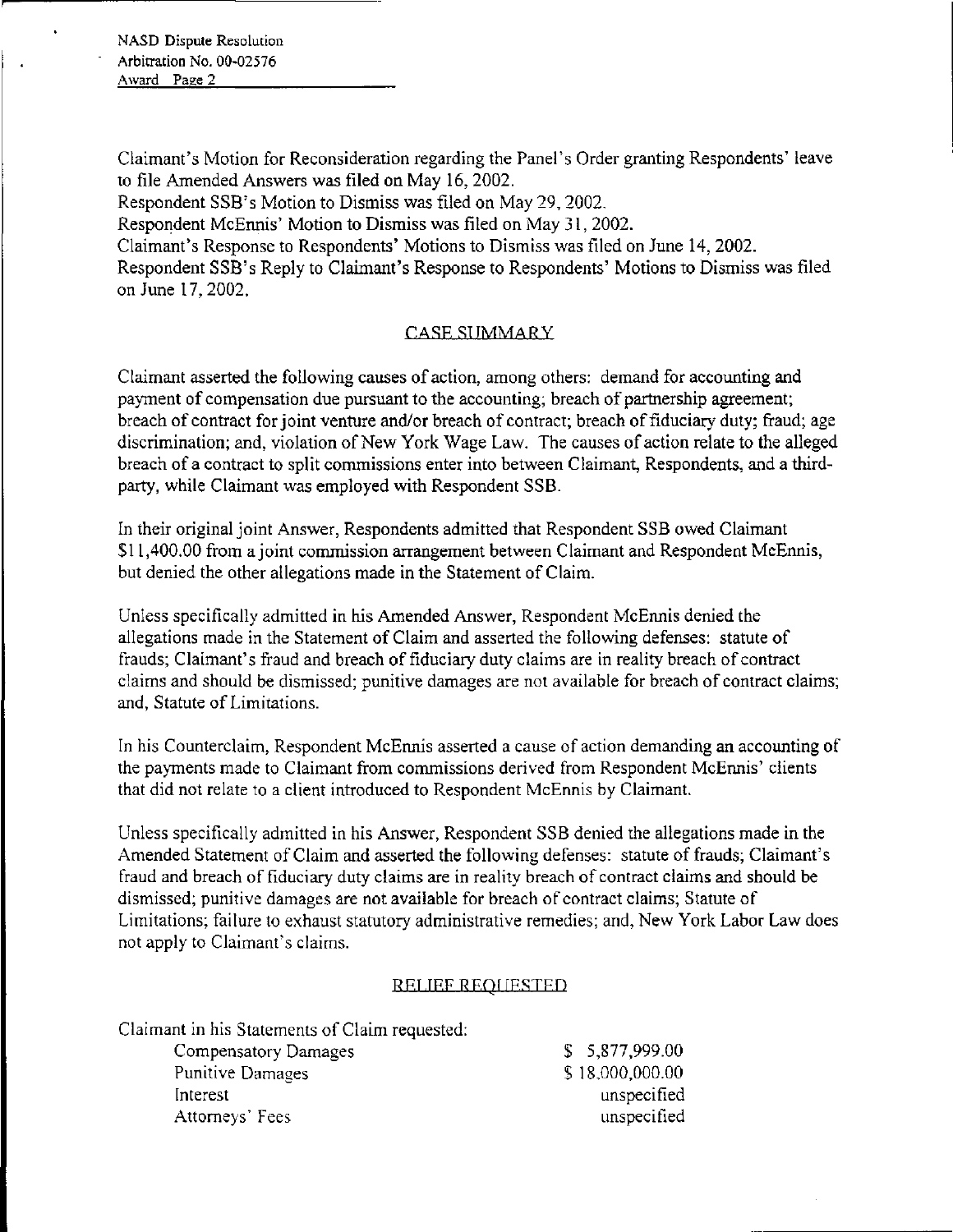Other Costs unspecified Respondent SSB in their Amended Answer request that the Statement of Claim be dismissed in its entirety and that the Respondent SSB be awarded its costs.

Respondent McEnnis in his Amended Answer and Counterclaim requested that the Statement of Claim be dismissed in its entirety, that Respondent McEnnis be awarded reimbursement of all compensation paid to Claimant derived from commissions earned from clients of Respondent McEnnis for whom Claimant provided no services, and that Respondent McEnnis be awarded the costs of this proceeding.

# OTHER ISSUES CONSIDERED AND DECIDED

On February 22, 2002, the Panel granted Claimant's Motion to Amend the Statement of Claim.

On May 15, 2002, the Panel granted Respondents' Motions to Amend their Answers and granted Respondent McEnnis leave to file a Counterclaim.

On June 5, 2002, the Panel denied Claimant's Motion to Reconsider the Panel's decision regarding Respondents' Motions to Amend their Answers.

At the hearing, Respondent SSB's Motion to Dismiss was denied by the Panel.

At the hearing, Respondent SSB's Motion to Dismiss Part of the Claim based on Statute of Limitations was denied by the Panel.

The parties have agreed that the Award in this matter may be executed in counterpart copies or that a handwritten, signed Award may be entered.

# AWARD

After considering the pleadings, the testimony and evidence presented at the hearing, the Panel has decided in full and final resolution of the issues submitted for determination as follows:

- 1 . Respondent SSB shall pay Claimant compensatory damages in the amount of \$279,186.00, plus simple interest at a rate of 9% per annum from October 23, 1993 until the date the Award is paid in full;
- 2. All claims against Respondent McEnnis are denied in their entirety;
- 3. Respondent McEnnis' Counterclaims are denied in their entirety;
- 4. The parties shall bear their respective costs, including attorney's fees, except as Fees are specifically addressed below; and,
- 5. Any and all relief not specifically addressed herein, including punitive damages, is denied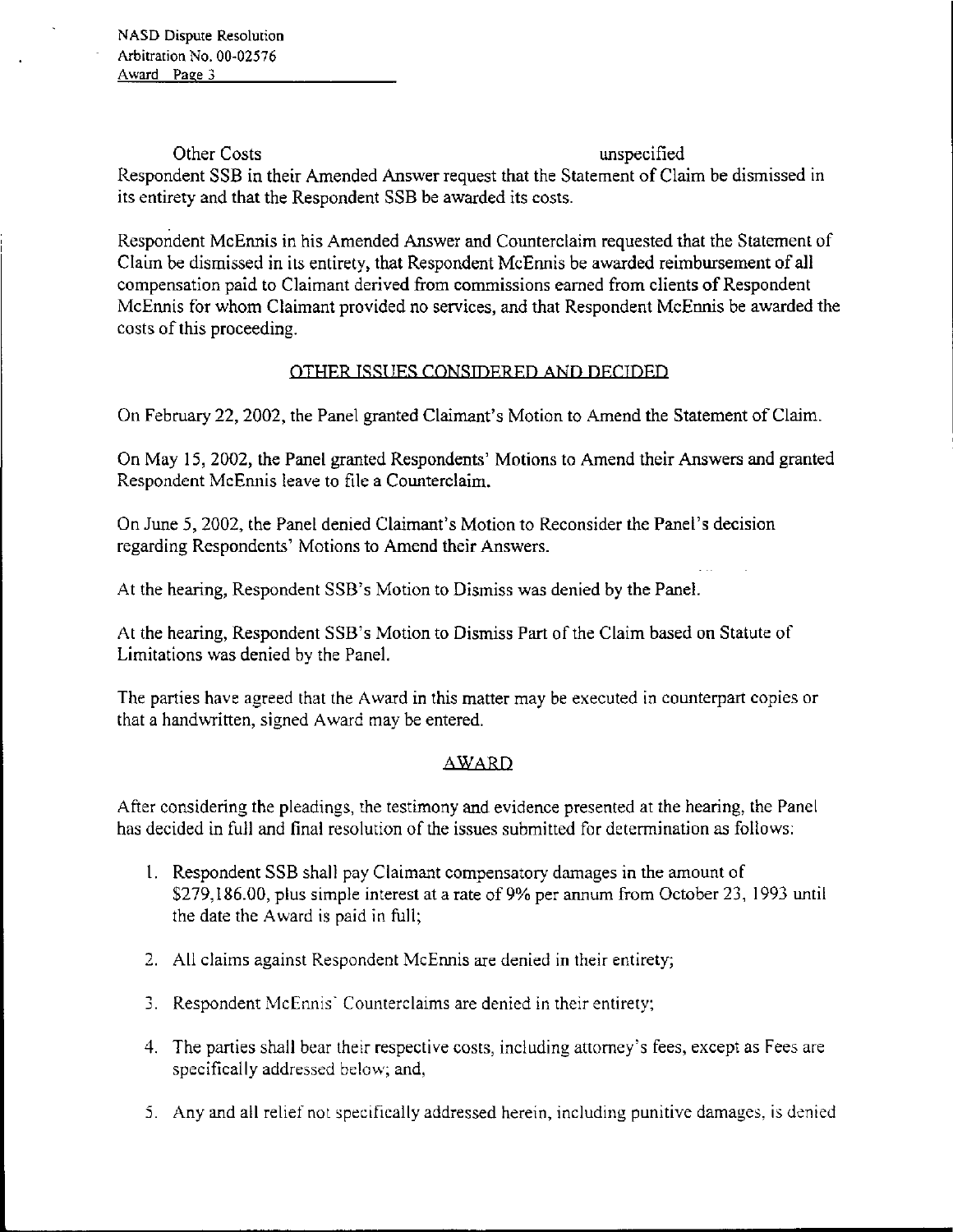NASD Dispute Resolution Arbitration No. 00-02576 Award Page 4

in its entirety.

#### **EEES**

Pursuant to the Code, the following fees are assessed:

### **Filing Fees**

| NASD Dispute Resolution will retain or collect the non-refundable filing fees for each claim: |               |
|-----------------------------------------------------------------------------------------------|---------------|
| Initial claim filing fee                                                                      | $=$ \$ 600.00 |
| Counterclaim filing fee                                                                       | $=$ \$ 250.00 |

Member Fees

Member fees are assessed to each member firm that is a party in these proceedings or to the member firms that employed the associated persons at the time of the events giving rise to the dispute. Accordingly, Respondent SSB is a party.

| Member surcharge        | $=$ \$ 3,000.00 |
|-------------------------|-----------------|
| Pre-hearing process fee | $=$ \$ 600.00   |
| Hearing process fee     | $=$ \$ 5,000,00 |
| Total Member Fees       | $=$ \$ 8.600.00 |

### Adjournment Fees

Adjournments granted during these proceedings for which fees were assessed:

March 26-28, 2002 and April 24-26, 2002, adjournment by Respondent McEnnis.  $= $ 1,200.00$ 

### Forum Fees and Assessments

The Panel has assessed forum fees for each session conducted. A session is any meeting between the parties and the Arbitrator(s), including a pre-hearing conference with the Arbitrator(s), that lasts four (4) hours or less. Fees associated with these proceedings are:

| One (1) Pre-hearing session with Panel $(2)$ \$ 1,200.00 |                  |            | $=$ \$ 1,200.00 |
|----------------------------------------------------------|------------------|------------|-----------------|
| Pre-hearing conference:                                  | April 30, 2001   | 1 session  |                 |
| Sixteen (16) Hearing sessions $@$ \$ 1,200.00            |                  |            | $= $19,200.00$  |
| Hearing Dates:                                           | June 25, 2002    | 2 sessions |                 |
|                                                          | June 26, 2002    | 2 sessions |                 |
|                                                          | June 27, 2002    | 2 sessions |                 |
|                                                          | July 23, 2002    | 2 sessions |                 |
|                                                          | July 24, 2002    | 2 sessions |                 |
|                                                          | July 25, 2002    | 2 sessions |                 |
|                                                          | October 22, 2002 | 2 sessions |                 |
|                                                          | October 23, 2002 | 2 sessions |                 |

 $Total Form Fees$  =  $$20,400.00$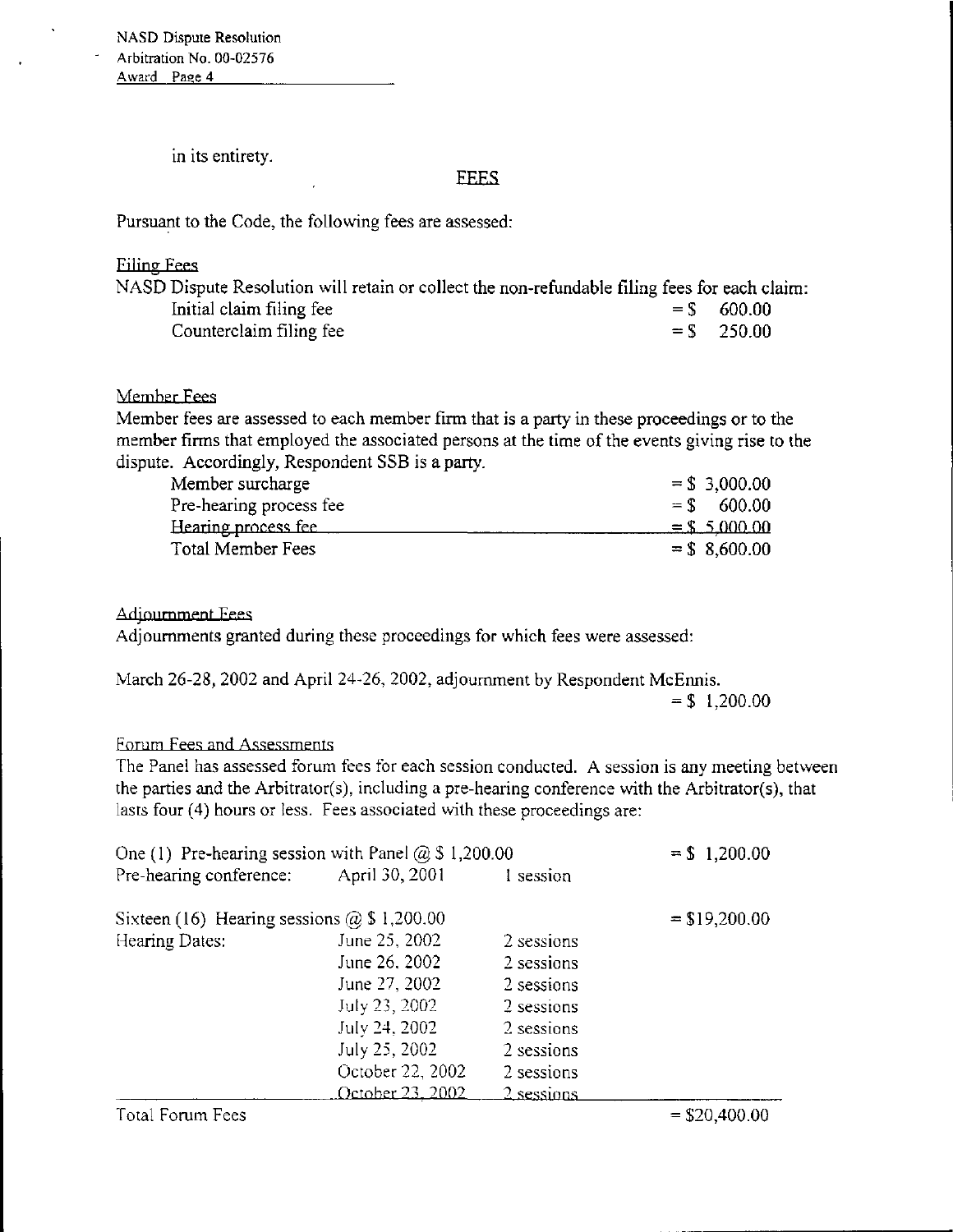NASD Dispute Resolution Arbitration No. 00-02576 Award Page 5

 $\mathbb{R}^2$ 

 $\ddot{\phantom{a}}$ 

 $\frac{1}{\sqrt{2}}$ 

1. The Panel has assessed \$10,200.00 of the forum fees to Claimant.

2. The Panel has assessed \$10,200.00 of the forum fees to Respondent.

### FEE SUMMARY

| 1. Claimant is assessed the following fees:              |                            |
|----------------------------------------------------------|----------------------------|
| Initial Filing Fee                                       | $=$ S<br>600.00            |
| Forum Fees                                               | $=$ \$10,200.00            |
| <b>Total Fees</b>                                        | $=$ \$10,800.00            |
| Less payments                                            | $=$ \$ 1,800.00            |
| Balance Due NASD Dispute Resolution                      | $=$ \$ 9,000.00            |
| 2. Respondent SSB is assessed the following fees:        |                            |
| Member Fees                                              | $=$ \$ 8,600.00            |
| Forum Fees                                               | $= $10,200,00$             |
| Total Fees                                               | $=$ \$18,800.00            |
| Less payments                                            | $=$ \$ 8,600.00            |
| Balance Due NASD Dispute Resolution                      | $=$ \$10,200.00            |
| Respondent McEnnis is assessed the following fees:<br>3. |                            |
| Filing Fee                                               | 250.00<br>$=$ $\mathbb{S}$ |
| Adjournment Fee                                          | $=$ \$ 1.200.00            |
| <b>Total Fees</b>                                        | $= $1,450.00$              |
| Less payments                                            | $=$ \$ 2,450.00            |
| Refund Owed Respondent from NASD Dispute Resolution      | $=$ \$ 1,000.00            |

All balances are payable to NASD Dispute Resolution and are due upon receipt pursuant to Rule  $10330(g)$  of the Code.

## ARBITRATION PANEL

| James F. Tucker      | $\overline{\phantom{0}}$ | Public Arbitrator, Presiding Chairperson |
|----------------------|--------------------------|------------------------------------------|
| Stuart H. Dunn, Esq. | $\sim$                   | Public Arbitrator, Panelist              |
| Walter M. Jones      | $\blacksquare$           | Non-Public Arbitrator, Panelist          |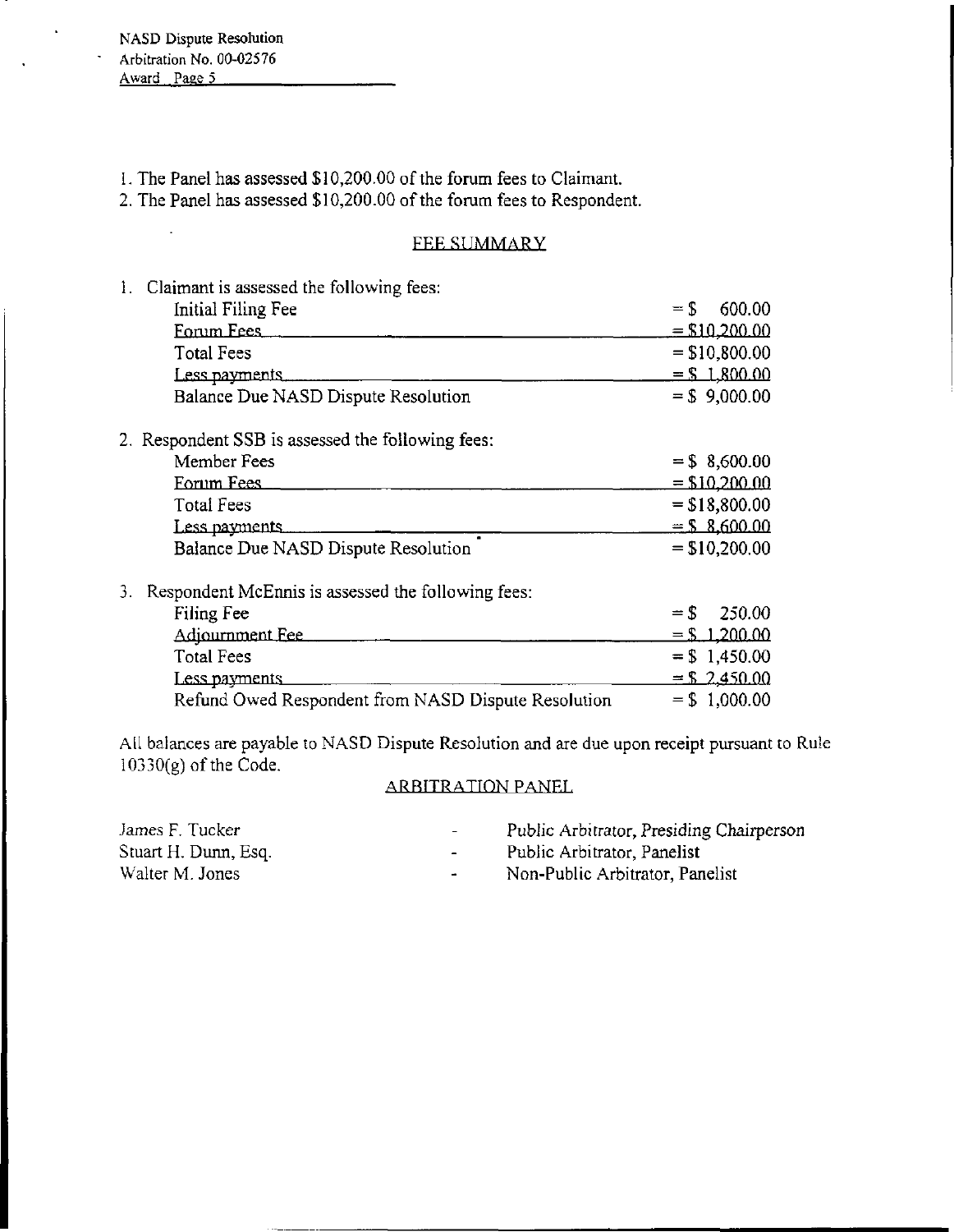NASD Dispute Resolution Arbitration No. 00-02576 t, Award Page 6

Concurring Arbitrators' Signatures

Finnes 7. Inclar November 26, 2002

Public Arbitrator, Presiding Chairperson

Stuart H. Dunn, Esq. Signature Date Signature Date Public Arbitrator, Panelist

Walter M. Jones Signature Date Signature Date Non-Public Arbitrator, Panelist

erember 32002

Date of Service (For NASD Dispute Resolution office use only)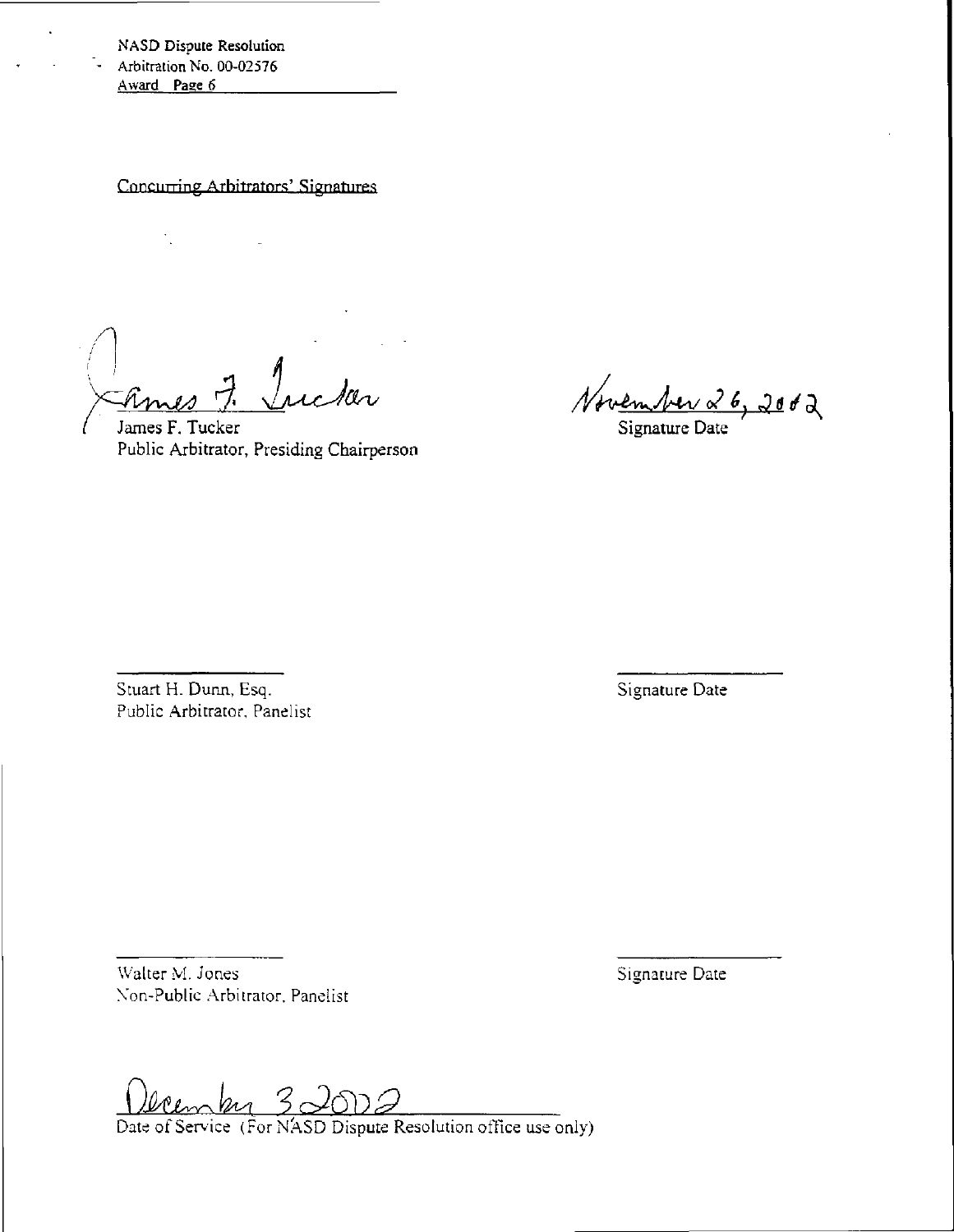$\frac{1}{2}$ 

 $\mathbf{1}$  ,  $\mathbf{2}$  ,  $\mathbf{3}$ 

Concurring Arhitrators' Signatures

James F. Tucker Public Arbitrator, Presiding Chairperson Signature Date

 $2t$ teart H. Dum

Stuart H. Dunn, Esq. Public Arbitrator, Panelist

 $112462$ 

Signature Date

Walter M-Non-Public Arbitrator, Panelist Signature Date

.<br>ب Q

Date of Service (For NASD Dispute Resolution office use only)